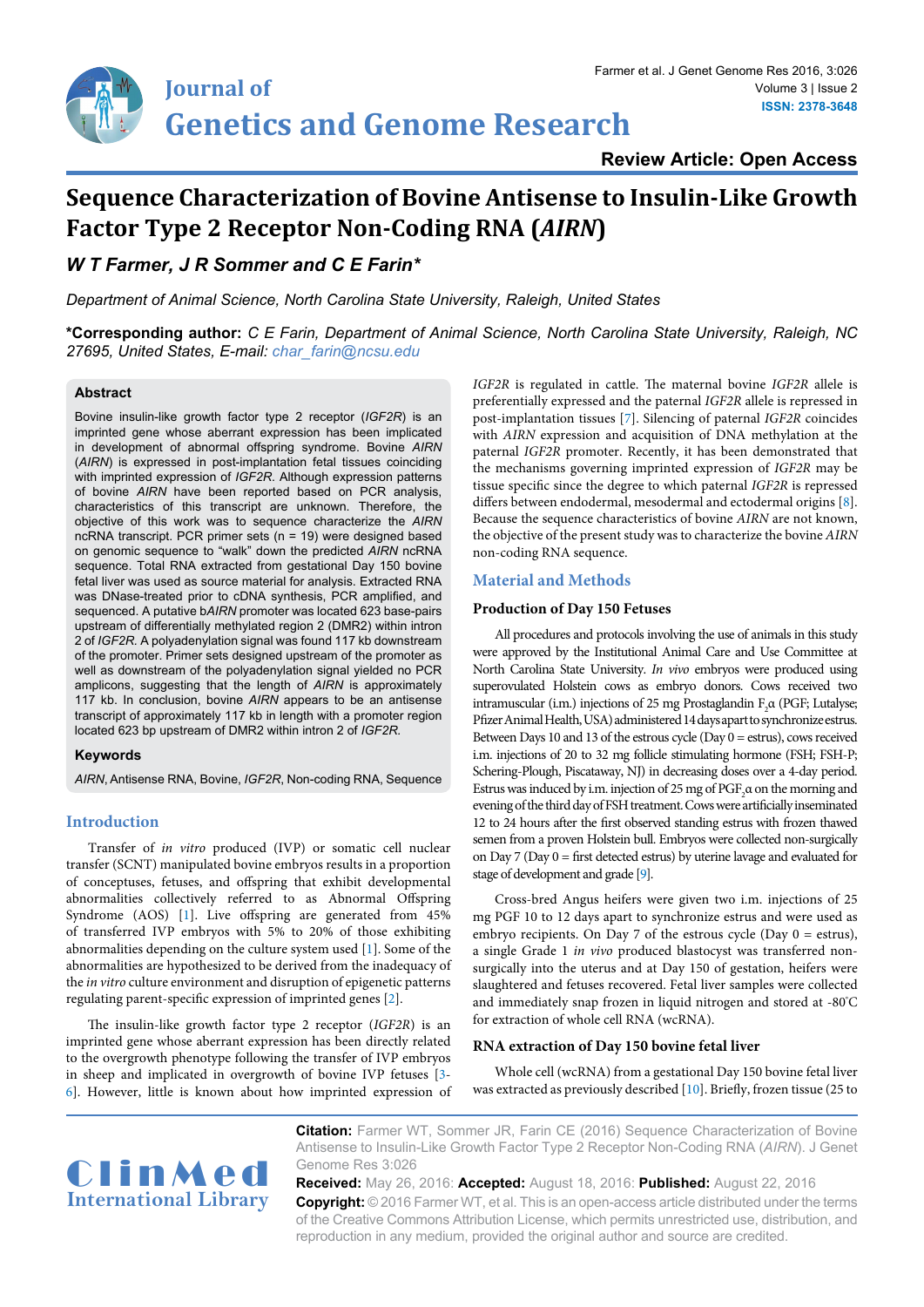<span id="page-1-0"></span>**Table 1:** Primers used for RT-PCR to detect the non-coding RNA, *AIRN.*

| <b>Primer Set</b> |         | <b>Primer</b>                                 | Annealing Temp. (°C) | Length (bp) | <b>Accession No.</b> |
|-------------------|---------|-----------------------------------------------|----------------------|-------------|----------------------|
| 1                 | Forward | 5' TGT TGG GGT CTA AAC AGT GC 3'              | 55                   | 3064        | AC 000166.1          |
|                   | Reverse | 5' CTG AAT CCC CAC TTA CCA TT 3'              |                      |             |                      |
| 2                 | Forward | 5' GAG CCC AGC AGT TAT GAG GC 3'              | 55                   | 1283        | AC 000166.1          |
|                   | Reverse | 5' TGA AGG AGA GAC AGC CCA GA 3'              |                      |             |                      |
| 3                 | Forward | 5' TTG CCA CAG TTC TAA ATC AG 3'              | 55                   | 1341        | AC 000166.1          |
|                   | Reverse | 5' CTG TTG TAT CGT GTC TTT CG 3'              |                      |             |                      |
| 4                 | Forward | 5' GTG GAC TAG GAG AGG TTG GT 3'              | 55                   | 1242        | AC_000166.1          |
|                   | Reverse | 5' TTC CCA CAA GGG TTA GAG AC 3'              |                      |             |                      |
| 5                 | Forward | 5' CGG ATG TGA AAG CAG GAG GT 3'              | 55                   | 1594        | AC 000166.1          |
|                   | Reverse | 5' GCA AGA AGC CAA GCA AGT CC 3'              |                      |             |                      |
| 6                 | Forward | 5' TCC ACG GTG ATT GGA AAG GT 3'              | 55                   | 1300        | AC 000166.1          |
|                   | Reverse | 5' GCC ACA CCA TCA TCA CCA GT 3'              |                      |             |                      |
| 7                 | Forward | 5' GGT TAT GGA AGT CTT AAG CTT GAA AGT GGC 3' | 60                   | 225         | AC 000166.1          |
|                   | Reverse | 5' GTC TTC AAG TCA TGC ATA CAG ACA GCA CT 3'  |                      |             |                      |
| 8                 | Forward | 5' CTC TTG GGG AGA CTG CTT GT 3'              | 55                   | 1312        | AC 000166.1          |
|                   | Reverse | 5' TGG TAT CCA CTG CTT CCC AT 3'              |                      |             |                      |
| 9                 | Forward | 5' ATC TCC AGG CAG TTG TGA TG 3'              | 55                   | 127         | AC 000166.1          |
|                   | Reverse | 5' GTT CCT ACC TTC CCG ATA CTG 3'             |                      |             |                      |
| 10                | Forward | 5' AGG AAA TGC GTG TGT GGG TG 3'              | 55                   | 3887        | AC_000166.1          |
|                   | Reverse | 5' CTT GGT TGC TGG CAG ATT GG 3'              |                      |             |                      |
| 11                | Forward | 5' CCC TGG TGG TCG TGT CTA AG 3'              | 55                   | 431         | AC 000166.1          |
|                   | Reverse | 5' ACA AAC CTG TGG CAA TGT GA 3'              |                      |             |                      |
| 12                | Forward | 5' GAT GGA TAT TTG CGA CCC CG 3'              | 55                   | 3222        | AC_000166.1          |
|                   | Reverse | 5' CTG GAA TTG CCT TCG GGT TG 3'              |                      |             |                      |
| 13                | Forward | 5' TCC TTC TGT GGT TGG TCC ATT G 3'           | 57                   | 3672        | AC_000166.1          |
|                   | Reverse | 5' TCT GTA ACT GTT GGG CTC CGA A 3'           |                      |             |                      |
| 14                | Forward | 5' TCC CAA GTA CAA ACT GCG GCT C 3'           | 57                   | 824         | AC_000166.1          |
|                   | Reverse | 5' TCC ATC GCG GAC ATC TCG TT 3'              |                      |             |                      |
| 15                | Forward | 5' TTT CAA GGA CTC TTT GAA CCG C 3'           | 57                   | 1302        | AC 000166.1          |
|                   | Reverse | 5' TCG AAT TCT AAC GCG GTT AAC C 3'           |                      |             |                      |
| 16                | Forward | 5' TAGT TCA CAG ACT GCC GCC TTT 3'            | 57                   | 3482        | AC 000166.1          |
|                   | Reverse | 5' TGT CTC TGG AAT CCG TTC GTT C 3'           |                      |             |                      |
| 17                | Forward | 5' GTG TAT TCT TGC CTC CTC TT 3'              | 55                   | 3368        | AC_000166.1          |
|                   | Reverse | 5' CCC ACA GCA TCT CCA CTT 3'                 |                      |             |                      |
| 18                | Forward | 5' TAT GTG CCA ACG CTG CGA A 3'               | 57                   | 1942        | AC_000166.1          |
|                   | Reverse | 5' GGC TCG ATA AGG ACA GAA ACG G 3'           |                      |             |                      |
| 19                | Forward | 5' AGA TGT CTG CTC TGT GTT GCC AAA AAC 3'     | 60                   | 1642        | AC_000166.1          |
|                   | Reverse | 5' GGT TCT TCG CAG CGT TGG CAC ATA 3'         |                      |             |                      |

<span id="page-1-1"></span>

40 mg) was removed from -80° C storage, weighed, placed in a mortar, covered with liquid nitrogen, and subsequently crushed to a fine powder. The powder was homogenized (Brinkmann Homogenizer PT 10/35; Westbury, NY) and dissociated in lysis solution with mercapto-ethanol. RNA was extracted using a total RNA extraction kit (Sigma, GenElute Total Mammalian RNA Extraction Kit) following the manufacturer's protocols. The quality and integrity of the wcRNA was assessed by nanodrop using ratio of absorbances at 260 nm and 280 nm, which yielded an A260/A280 ratio of 2.11 for gestational Day 150 bovine fetal liver.

## **cDNA synthesis**

Prior to cDNA synthesis, 2 µg of wcRNA from a previously extracted fetal liver sample was DNase treated by incubation of the wcRNA with 1.5 μl of DNase and 2 μl of DNase buffer at 37°C for 20 minutes. Following the manufacturer's instructions, 2 µg of DNase-treated wcRNA was incubated with 1 µg of random primers (Promega; Madison, WI), 1 µl of 10 mM dNTP mix (PCR Nucleotide Mix, Roche; Mannheim, Germany) and distilled water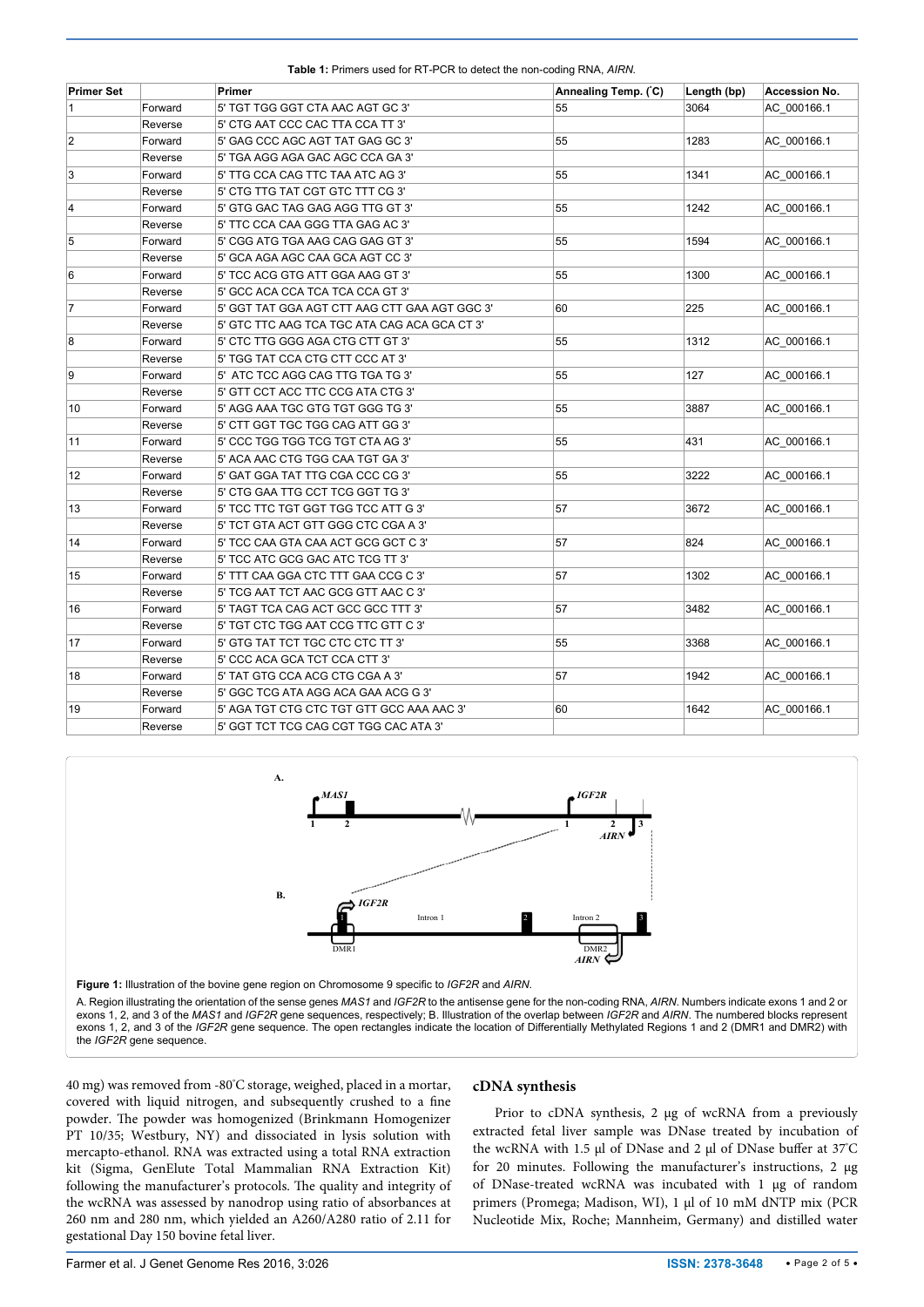at 65° C for 5 minutes. After placement on ice for 1 minute, samples were incubated with 4 µl of 5X First Strand Buffer, 1 µl of 0.1 M DTT, and 1 µl of reverse transcriptase (200 U/µl); (Superscript III, Invitrogen; Carlsbad, CA) at 25° C for 5 minutes. This was followed by incubation at 50° C for 60 minutes and inactivation by heating to 70° C for 15 minutes. The synthesized cDNA was subjected to purification using the QIAquick Purification Kit (Qiagen; Qiagen Sciences, MD) according to the manufacturer's instructions.

## **Bovine AIRN primers**

Bovine *AIRN* primers were designed using the known bovine

<span id="page-2-0"></span>

genomic DNA sequence of chromosome 9 UMD 3.1 Primary Assembly AC\_000166.1 (97,540,000 bp to 97,710,000 bp). All *AIRN* primer sets ([Table 1](#page-1-0)) were designed using the primer design program, Primer3Plus (Untegrasser and Nijveen 2007, Wageninger University). All amplification products were sequence verified.

### **Reverse transcription-polymerase chain reaction (RT-PCR)**

PCR reactions consisted of a 20 µl reaction volume that contained 100 ng of cDNA, 10 mM dNTP mix, Taq DNA polymerase (1.25 U per 20 µl reaction), sense and anti-sense primers (20 ng of each) and PCR water. PCR reactions were performed in a PTC-100 thermocycler (MJ Research, Inc., Watertown, MA). Annealing temperatures varied ([Table 1\)](#page-1-0) and were specific for each primer set evaluated in the primer walk.

## **Results and Discussion**

In cattle, *AIRN* ncRNA is transcribed from the paternal allele in an antisense direction from a transcriptional start site located in exon 2 of *IGF2R* continuing into intron 1 of the neighboring proteincoding gene, MAS1 ([Figure 1A\)](#page-1-1). Within intron 2 lies a differentially methylated region, DMR2 [\(Figure 1B\)](#page-1-1), that is 2620 bps in length and is unmethylated on the paternal allele and methylated on the

<span id="page-2-1"></span>

**Figure 3:** (A) Illustration of the overlap between *IGF2R* and *AIRN* at exons 2 and 3 of *IGF2R*. Vertical Bars depict exons 2 and 3 of the *IGF2R* gene sequence connected by arrows indicating direction of transcription. Horizontal Bars 1 to 8 indicate the location of PCR primer products for *AIRN* through the first 10 kb of transcription; (B) Illustration of the overlap between *IGF2R* and *AIRN* between exons 1 and 2 of *IGF2R*. Vertical bars depict Exons 1 and 2 of the *IGF2R* gene sequence connected by arrows indicating the direction of transcription. Horizontal Bars 8 to 11 indicate the location of PCR primer products for *AIRN* from 10 kb to 29 kb of the putative *AIRN* transcript; (C) Illustration of the overlap between *MAS1* and *AIRN* and depiction of PCR amplicons for AIRN for the terminal portion of transcription. Vertical Bars depict the exons 1 and 2 or exon 1 of the *MAS1* and *IGF2R* gene sequences, respectively. Horizontal Bars 12 to 19 indicate the location of PCR primer products for *AIRN* through the last 23 kb of *AIRN* transcription. For all panels; (A-C) open horizontal bars indicate that amplicons were not generated, closed horizontal bars indicate that PCR amplicons for *AIRN* were produced.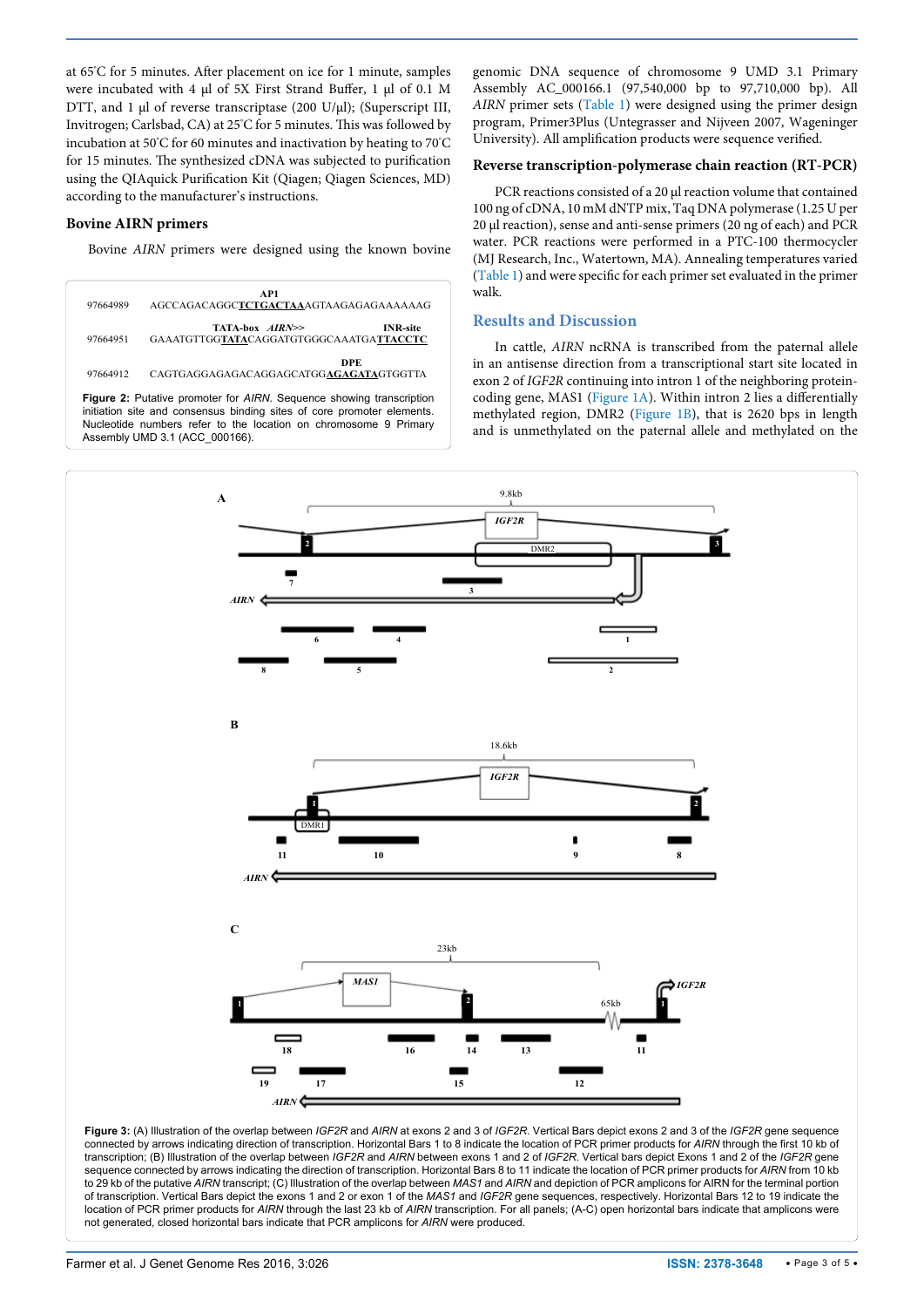maternal one [[5](#page-4-8)]. Moving in an antisense direction, a putative *AIRN*  transcriptional start site was identified 623 bp upstream of the DMR. The promoter region was identified by analyzing the genomic DNA sequence (AC\_000166, 97664989 to 97664875) upstream of the DMR for essential promoter elements. A TATA-box was identified 20 bp upstream of the putative transcriptional start site [[11](#page-4-9)[,12\]](#page-4-10) [\(Figure](#page-2-0)  [2\)](#page-2-0). An Activator Protein-1 (AP1) binding site, also known as a 12-*O*-Tetradecanoylphorbol-13-acetate (TPA) response element, was located upstream of the TATA-box [\[13\]](#page-4-11). In addition, downstream of the TATA-box we found an initiation response element (INR) and a down-stream promoter element.

Interestingly, as has been observed in the murine *Airn* sequence, there are 4 initiation sites that are clustered together in a 200 bp region in the bovine *AIRN* promoter region [[11\]](#page-4-9). Also intriguing, is the observation that spread out over a 500 bp region are various promoter elements. Within this region are additional TATA boxes, CAAT boxes, AP1 binding sites, INR elements, and DPEs. These observations are consistent with those made of the murine promoter for *Airn* [[11](#page-4-9)].

Primers for *AIRN* (Sets 1 and 2) were designed to amplify regions

<span id="page-3-0"></span>

upstream of the putative promoter and downstream of *IGF2R* exon 3 ([Figure 3A](#page-2-1)). These upstream primers were subjected to varying PCR conditions, including varied concentrations of cDNA template (50 ng, 100 ng, 150 ng), varied annealing temperatures (50 to 65° C), and altered annealing and extension times (10 to 60s). All attempts to generate a PCR amplicon within this region failed. This suggests that the true promoter region for bovine *AIRN* is located approximately 623 bp upstream of *DMR2* within intron 2 of *IGF2R*.

A series of primers for *AIRN* (n = 19) were designed to PCR amplify regions throughout the predicted length of b*AIRN* ([Figure](#page-2-1)  [3](#page-2-1)). The PCR amplicons generated covered a total of 27,202 bps of the predicted *AIRN* transcript. Representative gel images of amplicons produced from PCR primer sets are illustrated in F[igure 4.](#page-3-0)

A putative poly-A signal (AATAAA) was identified 270 bps downstream of *AIRN* primer set 17 ([Figure 5](#page-3-1)). Two additional *AIRN* primer sets (18 and 19) were designed to amplify products downstream of the poly-A signal [\(Figure 3C](#page-2-1)). Amplicons were not obtained from PCR amplification using these primer sets. Therefore, the putative length of bovine *AIRN* is 117 kb. Amplification of PCR products from primers spread over a 120 kb region from a putative promoter in intron 2 of *IGF2R* to a putative poly-A signal in intron 1 of MAS1 suggest that *AIRN* is intronless. However, because only 23% of the putative *AIRN* noncoding RNA was sequenced in this effort, the possibility remains that the bovine *AIRN* transcript may be shorter than 117 kb or may contain introns. Additional poly-A signals  $(n = 3)$  can be found throughout the region between the second exon of *MAS1* and the first exon of *IGF2R*. These additional poly-A signals may represent additional transcript termination sites.

The murine *Airn* ncRNA sequence has been reported and was found to be 118 kb in length [[11](#page-4-9),[14](#page-4-12)]. Although the length of bovine *AIRN* ncRNA appears to be similar to that of the mouse, there is a lack of sequence homology between the two species and some of the core promoter elements also differ. Eukaryotic genomes exhibit a vast range of ncRNAs, however, closer examination of these lncRNAs demonstrated that they may not share close sequence homology between mammalian species [[15\]](#page-4-13). Differences in sequence homology may arise from the presence of transposable elements that are common to mature lncRNAs but rarely occur in transcripts from proteincoding genes [[15](#page-4-13)-[17\]](#page-4-14). Therefore, it may not be surprising that bovine *AIRN* and murine *Airn* do not share extensive sequence homology throughout their given lengths.

## **Conclusion**

Bovine *AIRN* has been characterized as a long non-coding RNA that is estimated to be approximately 117 kb in length. The transcriptional start site is located outside of the imprint control region located within intron 2 of *IGF2R*. Transcription appears to be continuous from the putative promoter to a poly-A site within intron 1 of *MAS1*. The *AIRN* transcript is repeat rich and collinear with the genomic sequence. Based on the known function of murine *Airn* [[18](#page-4-15)[,19](#page-4-16)], it is presumed that bovine *AIRN* functions to regulate imprinted expression of *IGF2R* [[20](#page-4-17)[,21](#page-4-18)]. Further studies will be needed to confirm the functional role of bovine *AIRN* in regulating imprinted expression of *IGF2R* or other protein-coding genes.

<span id="page-3-1"></span>

| 97547801                                                                                                                                                           | TGCACTCAAAATGCCAGCAAATTTGGAAAACTCAGTAGTGGCCACAGGAC           |  |  |  |  |
|--------------------------------------------------------------------------------------------------------------------------------------------------------------------|--------------------------------------------------------------|--|--|--|--|
| 97547751                                                                                                                                                           | Poly-A<br>TGGAAAAGGTCTATTTTCATTCCAATCCCAAATAAAGGCAATGCCAAAGA |  |  |  |  |
| 97547701                                                                                                                                                           | ATGTTCAAACTACCACACAATTGTACTCATCTCACACGCTAGCAAAGTAA           |  |  |  |  |
| Figure 5: Putative polyadenylation (Poly-A) signal for bovine AIRN. Nucleotide numbers refer to the location on chromosome 9 Primary Assembly UMD 3.1 (ACC 000166) |                                                              |  |  |  |  |